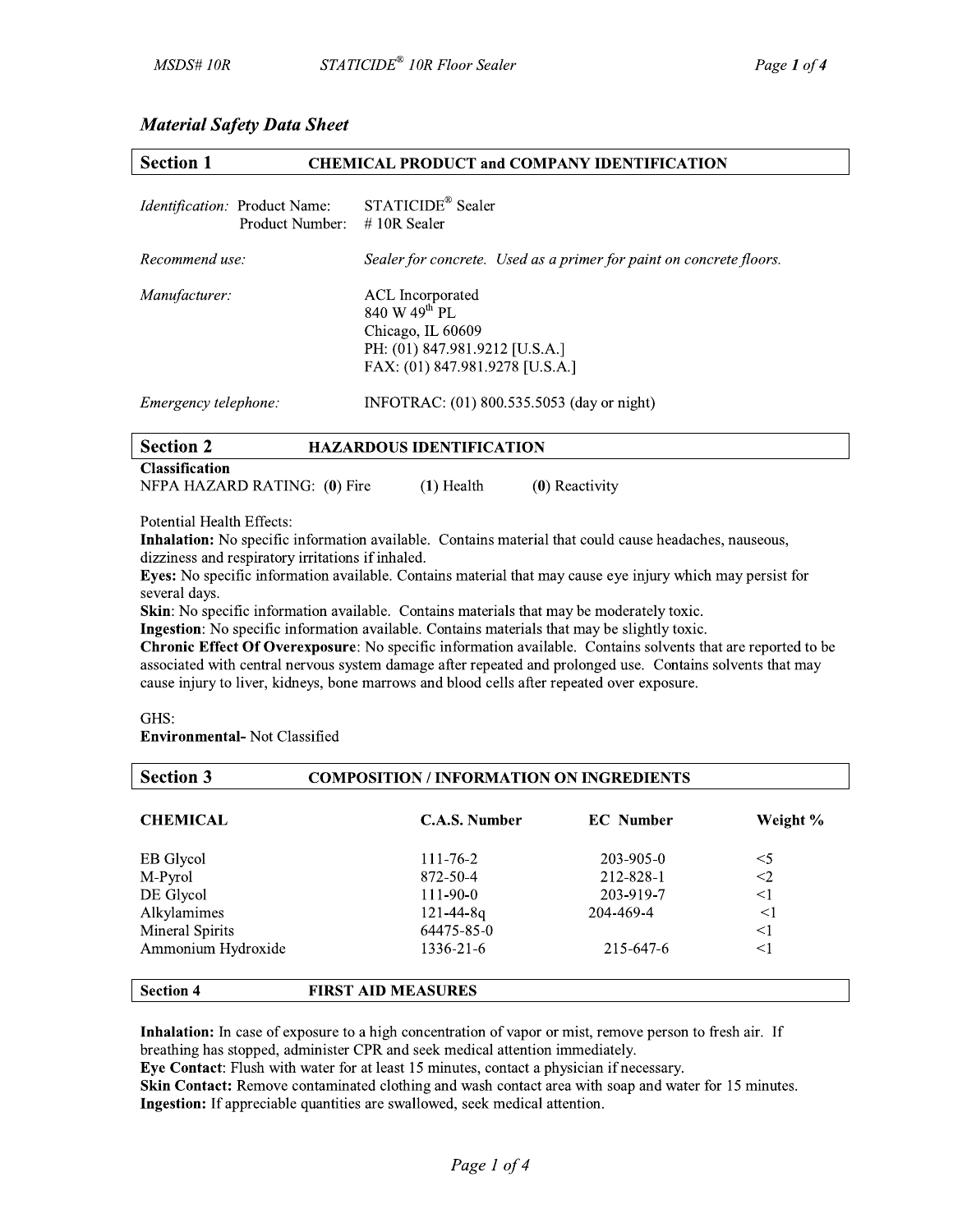#### **Section 5 FIRE FIGHTING MEASURES**

Flash Point & Method: None Flammable Limits: LEL: NA **UEL: NA** 

Autoignition Temperature: NA

General hazard: Remove all ignition sources.

Fire Fighting Equipment: Fire fighters wear self contained breathing apparatus and complete personal protective equipment when entering confined areas where potential for exposure to vapors or products of combustion exists.

**Extinguishing Media:** Use carbon dioxide or dry chemical for small fires, aqueous foam or water for large fires.

Unusual Fire & Explosion Hazards: Closed containers may rupture (due to buildup of pressure) when exposed to extreme heat.

#### Section 6 **ACCIDENTAL RELEASE MEASURES**

Land spill: Dike spill. Absorb with inert material and collect for disposal. Flush area with water. Prevent washing from entering water ways.

### **Section 7 HANDLING AND STORAGE**

Do not freeze. Keep away from heat. Fumes are produced when heated. Ground containers when transferring from one to another. Do not apply to hot surfaces or use in areas where exposed to electric sparks

Handling: Avoid contamination of skin. Wash thoroughly after handling.

Storage: Store in a segregated and approved area. Keep container in a cool, well-ventilated area (between 4°C  $-40^{\circ}F/64^{\circ}F - 82^{\circ}F$  out of direct sunlight and away from incompatible materials (See STABILITY AND REACTIVITY Section 10). Keep container tightly closed and sealed until ready for use. Avoid all possible sources of ignition (spark or flame). Follow all MSD sheet and Label warnings even after container is emptied.

| <b>Section 8</b>                                                                | <b>EXPOSURE CONTROL / PERSONAL PROTECTION</b> |           |             |
|---------------------------------------------------------------------------------|-----------------------------------------------|-----------|-------------|
| OSHA HAZARDOUS COMPONENTS (29 CFR 1910.1200): Exposure Limits 8 Hours TWA (PPM) |                                               |           |             |
|                                                                                 |                                               | OSHA PEL  | ACGIH TLV   |
| M-Pyrol                                                                         |                                               | 100       | NE.         |
| EB Glycol                                                                       |                                               | 50        | $20$ (skin) |
| DE Glycol                                                                       |                                               | <b>NE</b> | NE.         |
| Alkylamimes                                                                     |                                               | 25        | $1$ (STEL)  |
| Mineral Spirits                                                                 |                                               | 500       | 100         |
| Ammonium Hydroxide                                                              |                                               | 50        | 35 (STEL)   |

**Engineering Controls:** Local Exhaust ventilation acceptable

Respirator: Wear a properly fitted NIOSH/MSHA approved respirator whenever exposure to vapor/mist is likely, unless levels are below applicable limits.

Hand Protection: Neoprene gloves recommended

## **Eye Protection:** Chemical goggles

**Other Recommendations:** For operations where contact can occur, a safety shower and eye wash station should be available.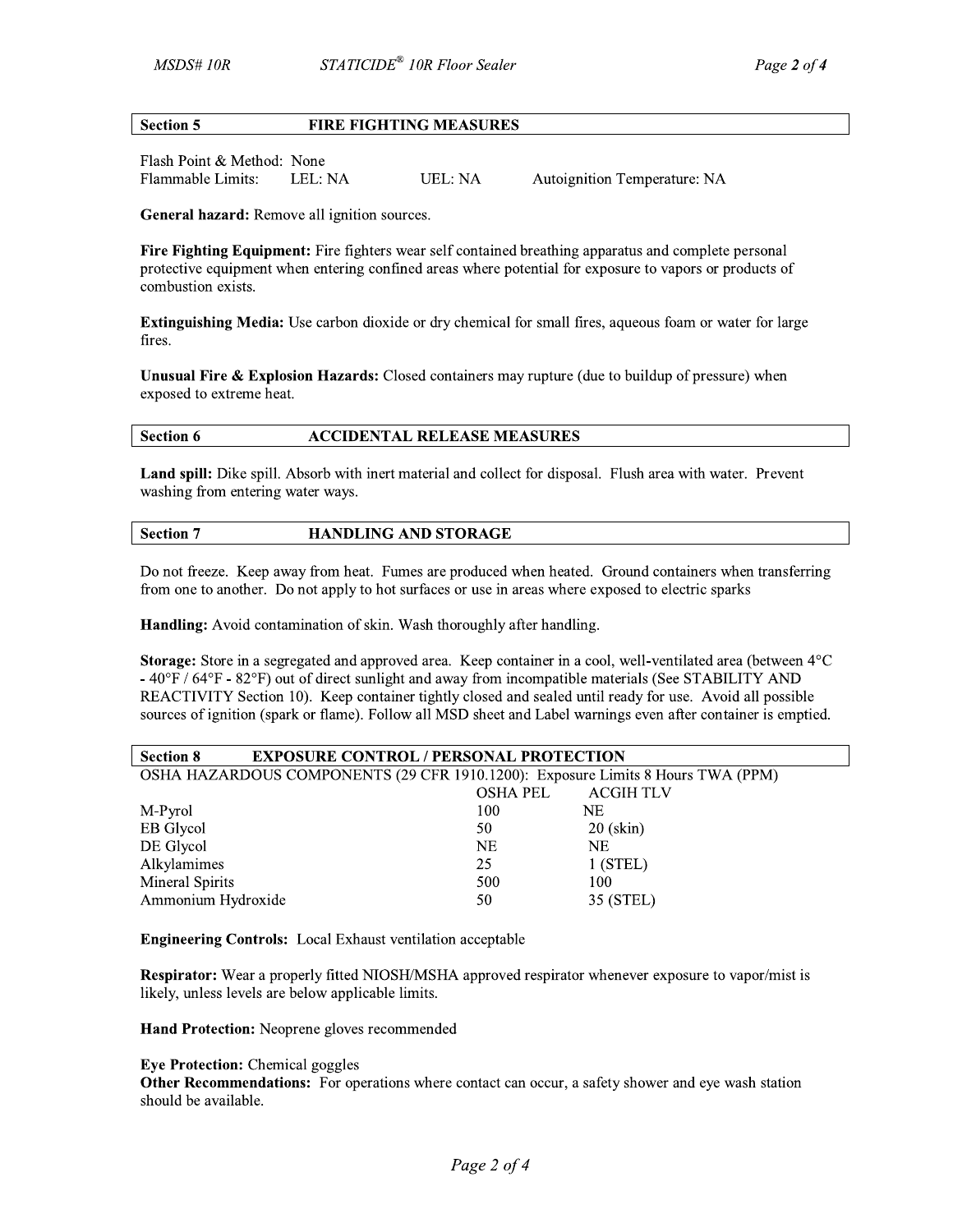### **Section 9**

## PHYSICAL AND CHEMICAL PROPERTIES

Boiling Point..............................212°-301°F Vapor Density (air= $1)$ ............... heavier than air Evaporation Rate....................Slower than Butyl Physical State............................. Viscous Liquid 

#### **STABILITY AND REACTIVITY Section 10**

**General:** This product is stable under normal storage conditions.

Hazardous Polymerization: Will not occur

Incompatible Materials and Conditions to Avoid: Avoid excessive heat. Contamination with strong acids, bases, amines or mercaptans can cause polymerization.

Hazardous Decomposition to Products: Fumes produced when heated. Decomposition may include: carbon monoxide, carbon dioxide.

#### **Section 11 TOXICOLOGY INFORMATION**

M-Pyrol: Oral rat LD50: 3914 mg/kg; Skin rabbit LD50: 8 gm/kg; Investigated as a mutagen, tumorigen and reproductive effecter.

EB Glycol: Oral rat LD50: 470 mg/kg; Inhalation rat LC50: 450ppm/4H; Skin rabbit LD50: 220 mg/kg; investigated as a tumorigen, mutagen, reproductive effecter. Reproductive Toxicity: Has shown teratogenic effects in laboratory animals.

DE Glycol: LD50 Oral Rat: 5500 mg/kg Investigated as a mutagen, reproductive effecter.

Alkylamimes: Oral rat LD50: 460 mg/kg; skin rabbit LD50: 570 ul/kg; inhalation mouse LC50: 6 gm/m3; eye irritation, rabbit, standard Draize: 250 mg open, severe; investigated as a mutagen.

Mineral Spirits LD50 Not Available

Ammonium hydroxide: oral rat LD50: 350 mg/kg; eye, rabbit, standard Draize, 250 ug; severe, investigated as a mutagen.

Human Experience: OSHA / NTP / DHHS - This product does not contain chemicals on the 11<sup>th</sup> Report on Carcinogens (RoC) NIOSH: None of the chemicals are listed on the NIOSH carcinogen list.

| <b>Section 12</b> | <b>ECOLOGICAL INFORMATION</b> |
|-------------------|-------------------------------|
|                   |                               |

No information

#### **Section 13 DISPOSAL CONSIDERATIONS**

RCRA 40 CFR 261 Classifications: Code D001 Ignitable Waste Federal, State, and Local laws governing disposal of material can differ. Ensure proper disposal compliance with proper authorities before disposal.

| <b>Section 14</b>     | <b>TRANSPORTATION INFORMATION</b>                                |
|-----------------------|------------------------------------------------------------------|
| U.S. DOT Information: | Proper Shipping Name: Non Hazardous Material<br>Hazard Class: NA |
| -IATA:                | Proper Shipping Name: NON HAZARDOUS MATERIAL<br>Hazard Class: NA |